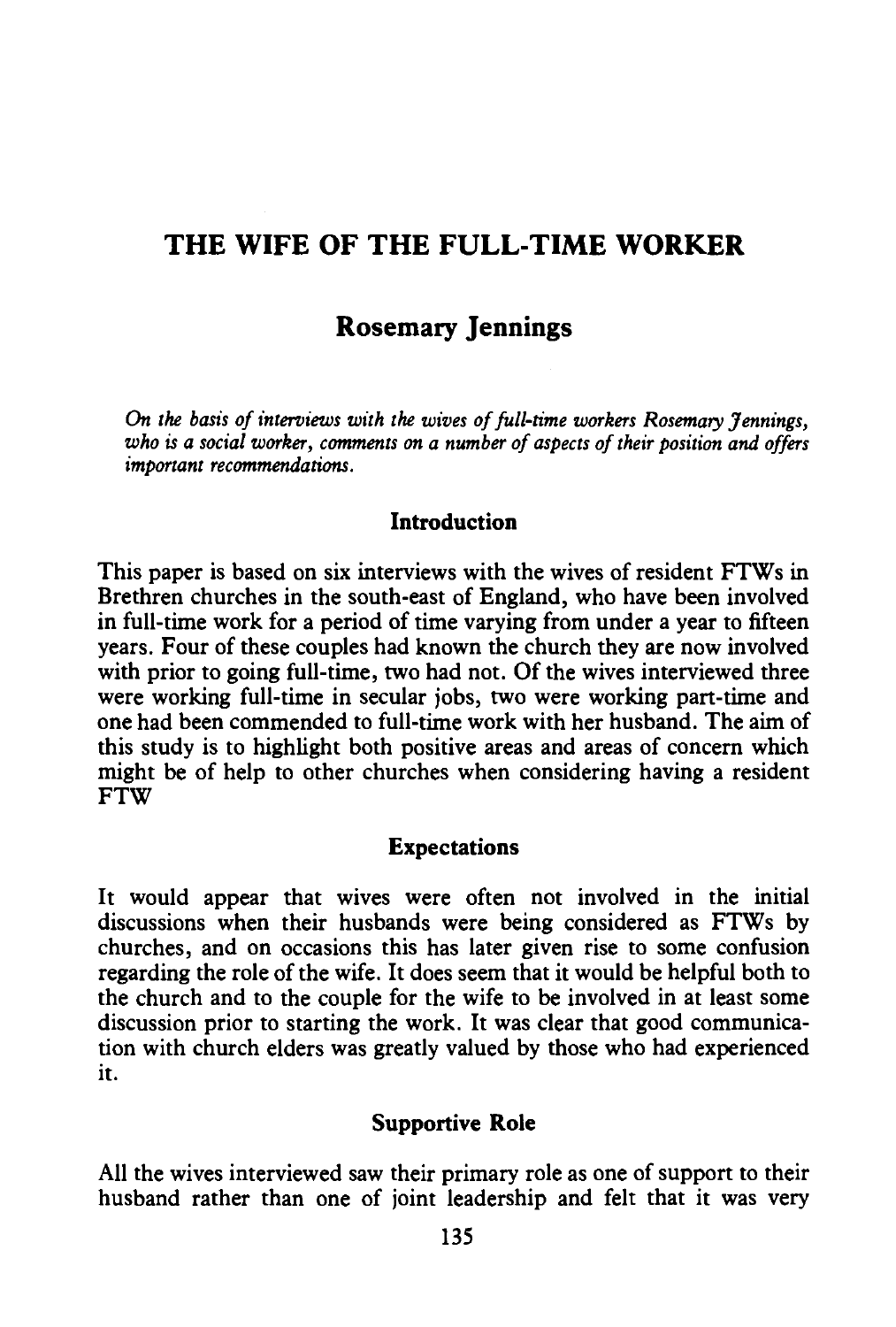important that they should be available to give encouragement and support to enable their husbands in their church work. I felt that this support was sometimes being given at considerable emotional cost to wives and it would seem that this is an area where churches could learn to be more sensitive and loving, particularly when areas of disagreement arise between FTWs and other church leaders.

#### **Finances**

Most of the wives I interviewed were involved in full- or part-time secular work, and in most instances this was because it was necessary in order to keep the household running, as the amount being earned by the husband was not enough to maintain an adequate standard of living. I am aware that the amount which churches can afford varies but there is a need to recognise that, frequently, the area of finance not only places considerable strain on wives but requires sacrificial support from them in order to enable their husbands to continue to be involved in full-time Christian work.

## **Hospitality**

All the wives interviewed felt that hospitality was a very important aspect of their role and wished to be able to entertain widely in their homes and have a home where church members would feel free to call. Some also felt able to use their homes as a bridge for non-Christians, who had some church contact, to discuss Christian matters over a relaxed meal. Nevertheless entertaining, however simply, is costly and adequate financial support is needed to enable this to be possible on a regular basis. Awareness is also needed of the limitations which family demands can place on entertaining.

## **Pastoral Care**

Most wives did feel that they could have some degree of involvement in pastoral care with their husbands, although the level of involvement varied widely. Most are or had been involved in pre-marriage and marriage counselling and saw this as an area where they could work together to help other couples both within and without the church. Some wives were also involved in regular contact with some of the older people in the church who needed practical and emotional support.

## **Other Areas of Church Work**

The level of involvement in other church activities, such as children's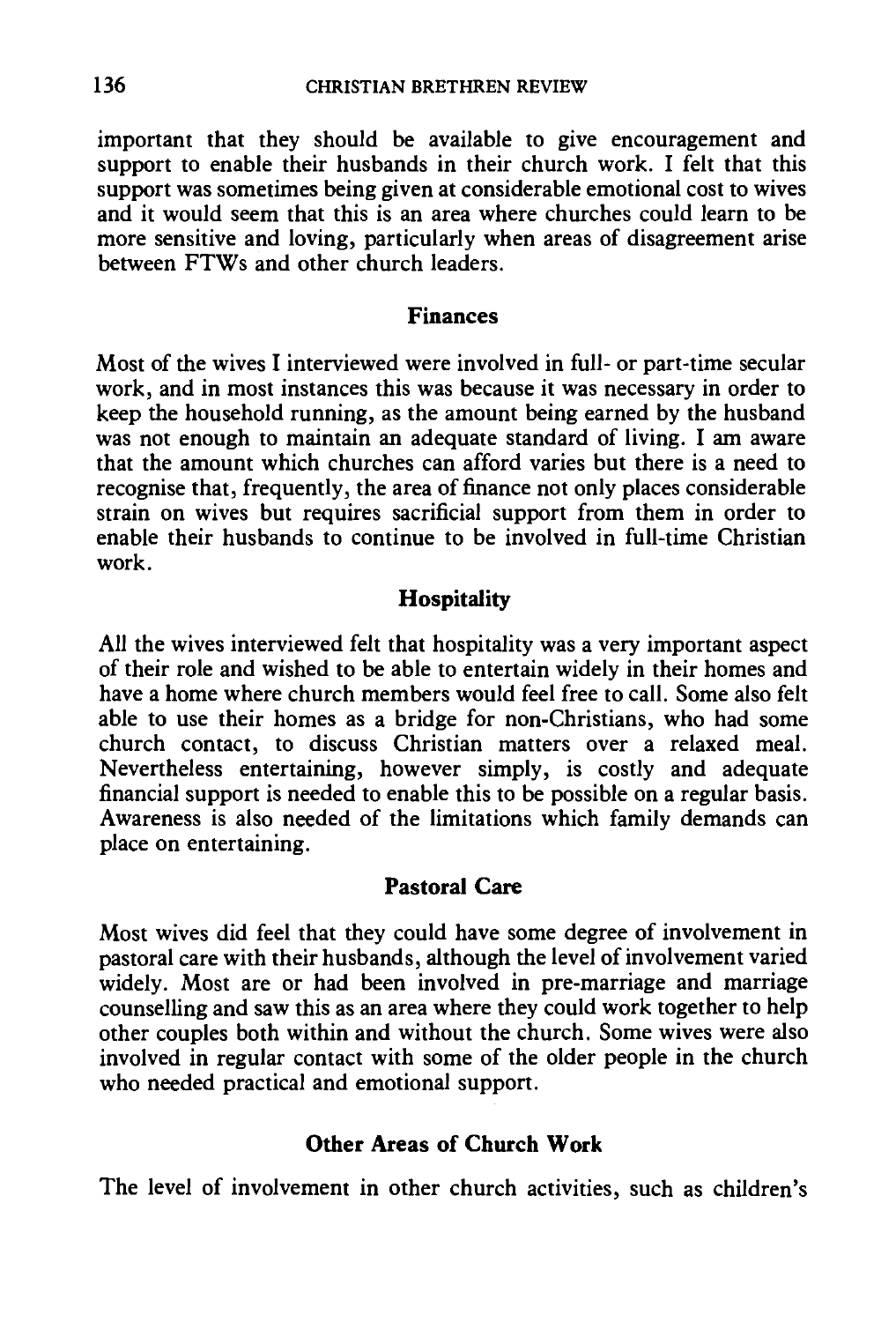work, youth work, women's meetings, varied according to pressure of time, family demands and personal preferences. Some wives feel that they have something to contribute in one or other of these areas, but there needs to be recognition of the fact that individual gifts vary and that people should not be automatically assumed to have something to contribute because their husband is a FTW.

#### **Family**

Not all the wives interviewed had children but it was clear from those who had that at times their children can be under extra pressure as a result of their father's role-some church members have higher expectations of their behaviour, which is unrealistic. There is also the problem that church activities often take place in the evenings which means that children see less of their father, thus placing mothers under extra pressure. Churches should bear this in mind in terms of demands placed on FTWs.

#### **Holidays/Days Off**

The importance of time with one another as couples or families needs to be recognised, both in terms of a regular day off each week and also holidays together. Practice seems to vary widely as regards days off, but I felt that wives would value having more time to spend relaxing with their husbands, while recognising some of the difficulties in implementation. Holidays together were valued and enjoyed but were not always possible in view of financial constraints. Churches do need to be aware of the demands that full-time church work places on couples, and enable them to relax together.

#### **Isolation**

As with the wives of elders, wives of FTWs are often placed under some strain in terms of what can be shared of problems and difficulties within the church. I realise the need for confidentiality and prevention of gossip within churches, but do feel that churches must recognise that this can make those in positions of leadership feel very isolated. Wives are often the only people with whom church leaders can share and this can be stressful to wives. Some of the wives I interviewed were also very aware that some church members could feel threatened if close relationships were developed with some people and not with others. As a result it seems that it is often difficult to have close, sharing, supportive friendships within their own fellowship, which can lead to feelings of isolation. Some